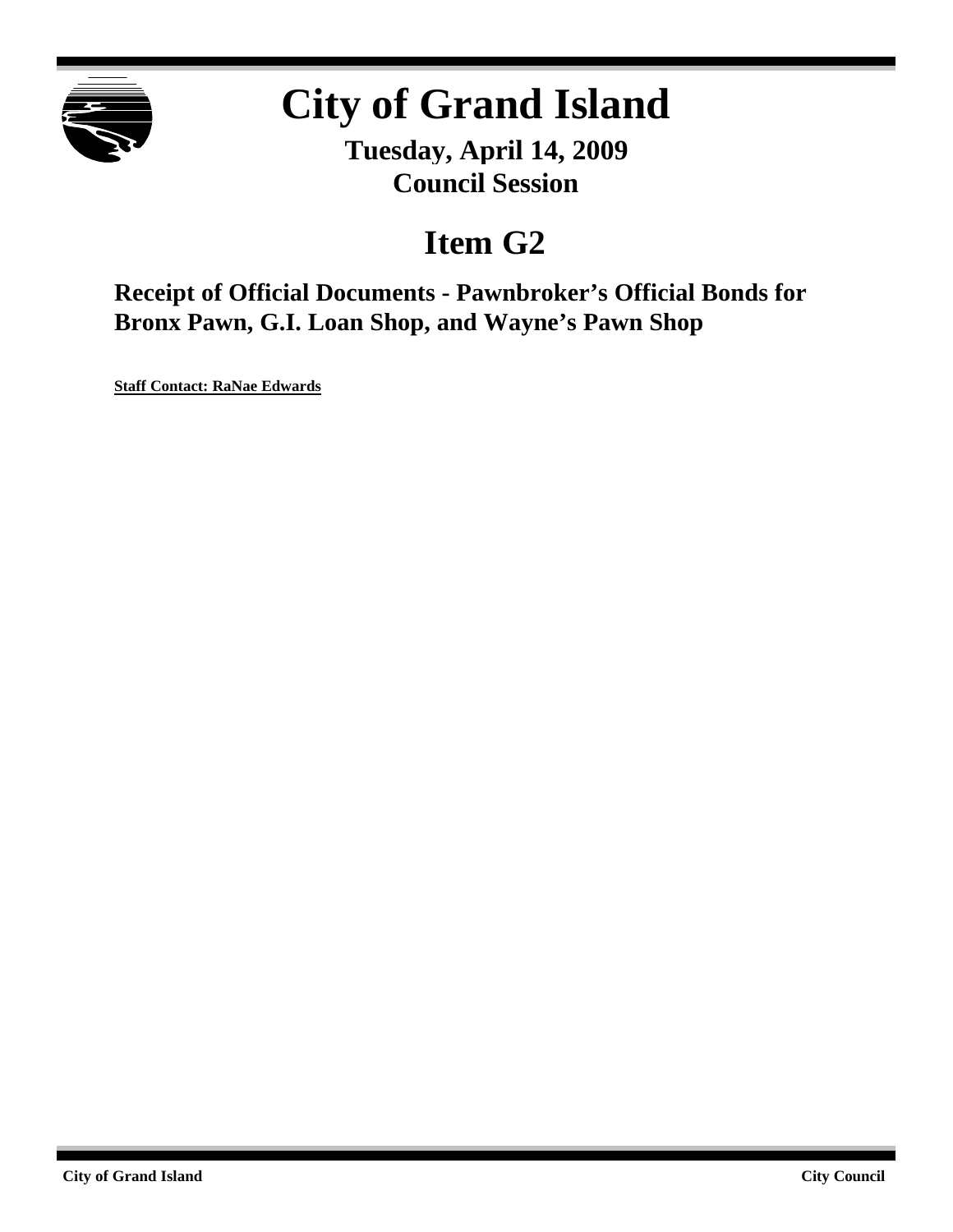## **Council Agenda Memo**

| From:           | RaNae Edwards, City Clerk                     |
|-----------------|-----------------------------------------------|
| <b>Meeting:</b> | April 14, 2009                                |
| Subject:        | Approving Renewal of Pawnbroker Official Bond |
| Item $#$ 's:    | $G-2$                                         |
| $Presenter(s):$ | RaNae Edwards, City Clerk                     |

### **Background**

Chapter 25 of the Grand Island City Code requires that all persons who shall engage in the business of pawnbroker are required to make application to the Mayor and City Council. Along with the application and fee, a bond is required which is to be approved by the Mayor and City Council. Each license expires on April 30th of each year and must be renewed prior to that date.

### **Discussion**

Bronx Pawn, 386 North Pine Street; G.I. Loan Shop, 1004 West Second Street; and Wayne's Pawn Shop, 203 West Third Street have submitted their application, fee, and bond for renewal of their pawnbroker's license. (See attached)

## **Alternatives**

It appears that the Council has the following alternatives concerning the issue at hand. The Council may:

- 1. Move to approve the renewals
- 2. Refer the issue to a Committee
- 3. Postpone the issue to future date
- 4. Take no action on the issue

## **Recommendation**

City Administration recommends that the Council approve the application and bond for renewal of pawnbroker's license.

## **Sample Motion**

Move to approve the renewal applications and bonds for Bronx Pawn, G.I. Loan Shop, and Wayne's Pawn Shop.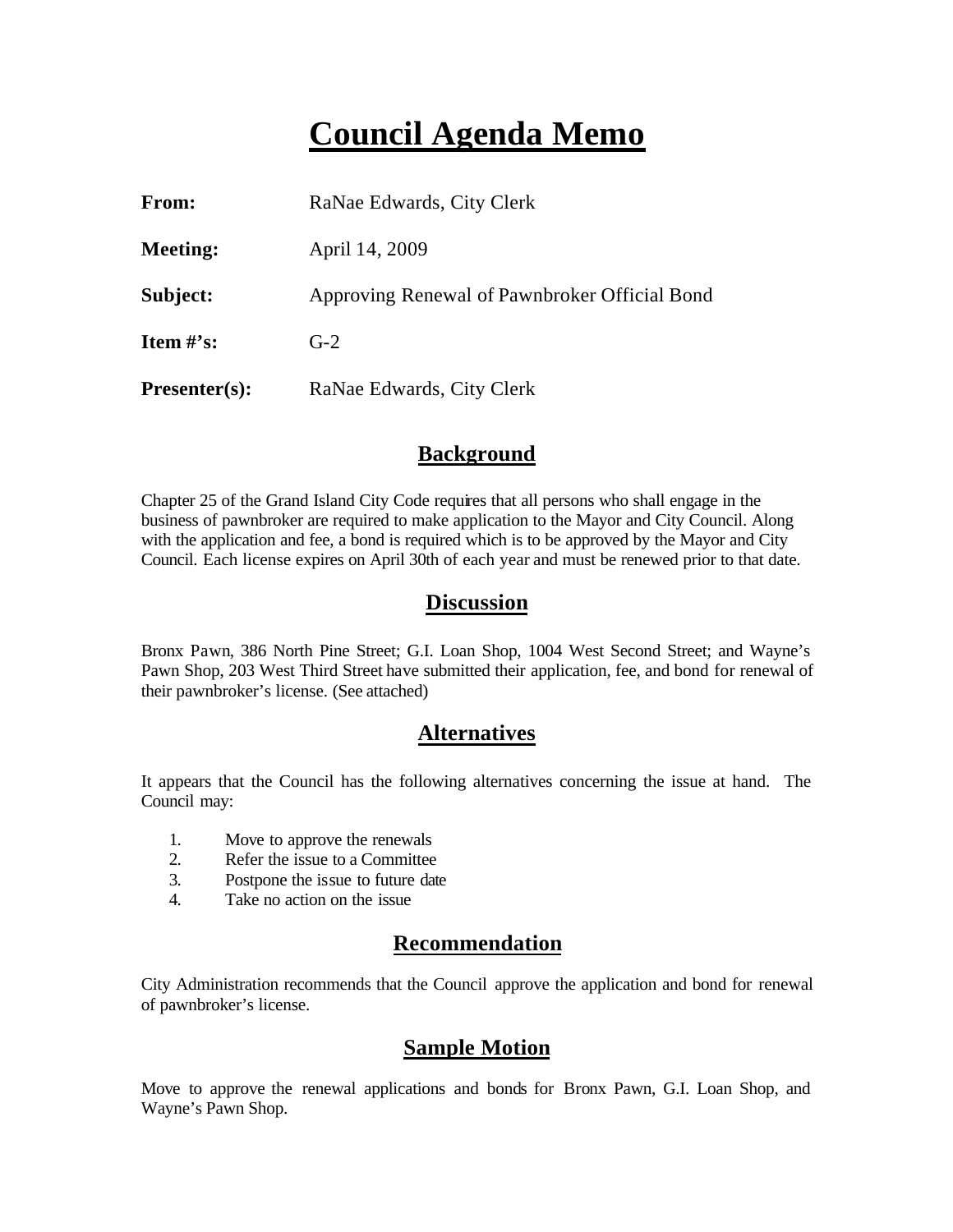

## **Pawnbroker's License Application**

| <b>Business Owner Name:</b>      |  |
|----------------------------------|--|
| <b>Business Owner Address:</b>   |  |
| <b>Business Manager Name:</b>    |  |
| <b>Business Manager Address:</b> |  |
| <b>Business Street Address:</b>  |  |

Location of storage of goods if kept at location other than business location:

Ferced location 3rd + E Ronds - merrick counter<br>IF Meeded FOR CMR Trailers etc.

shareholders (if applicant if a corporation):

| Offense          | Location of Court | Conviction Date |
|------------------|-------------------|-----------------|
| ________________ | -----             | .               |
|                  |                   |                 |

If additional space is required, continue on back of the application.

#### **Additional Documents Required:**

- All applicants must include bond to the City of Grand Island in the sum of \$5,000 with 1. the application.
- All corporate applicants must attach a copy of Articles of Incorporation and list of  $\overline{2}$ . officers/shareholders.

All licenses expire on April 30<sup>th</sup> of each year. The City of Grand Island requires payment of an occupation tax in the amount of \$75.00 when the license is issued as well as a license fee in the amount of \$75.00.

All licenses are subject to approval and issuance by the City Council. Be sure you are familiar with the City Code and State Statutes pertaining to pawnbrokers.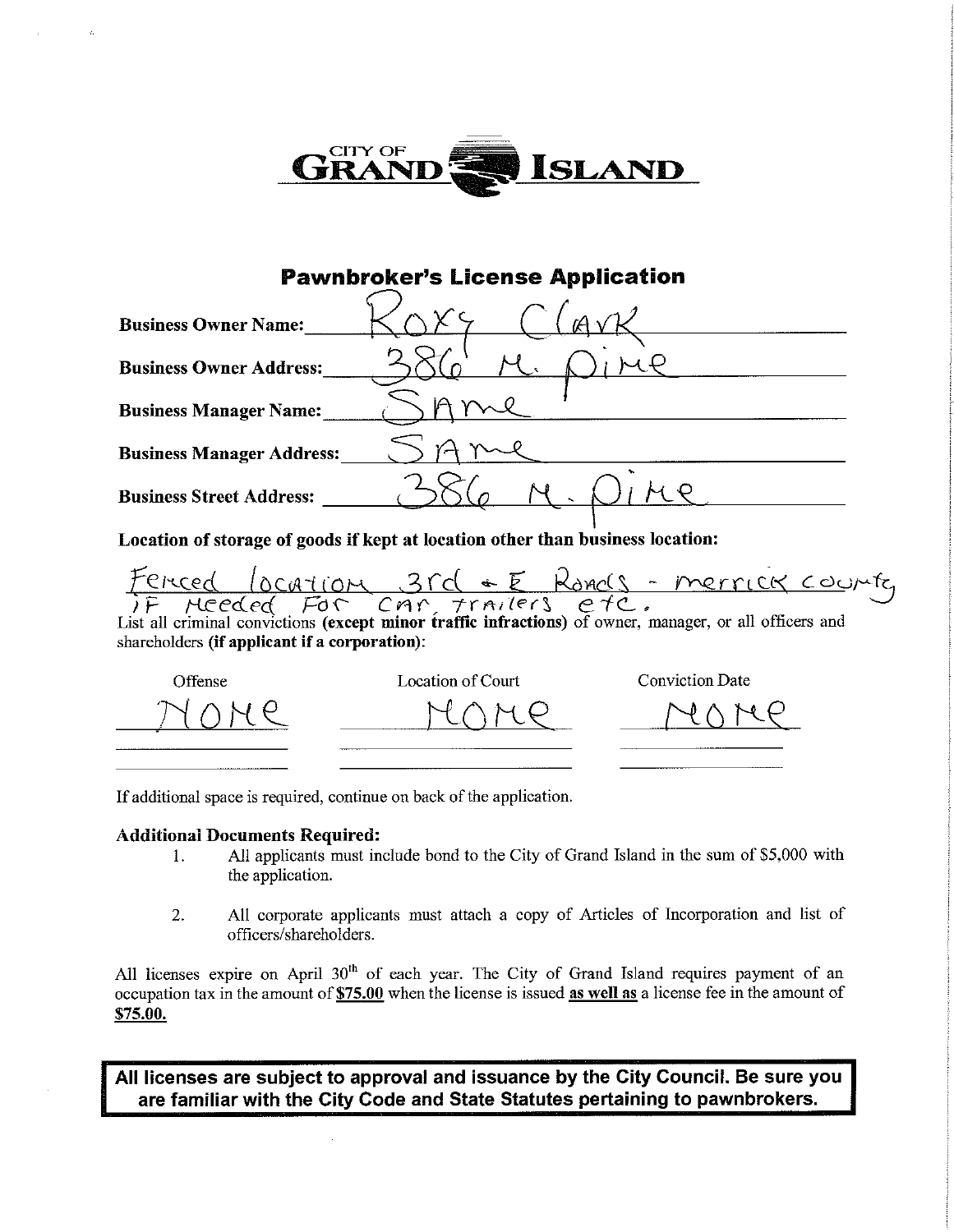

Roxy Clark dba Bronx Pawn 386 N. Pine St. Grand Island, NE 68801

RE: All Purpose License and Permit Bond Number 7900313016

Thank you for your payment. Enclosed is the renewal certificate for your bond. Please forward this certificate to License and Permit to continue your bond coverage.

If you no longer need this bond, please return it to us for cancellation. If you have any questions, contact us at 866-387-0457.

Sincerely,

Allied Insurance, a member of Nationwide Insurance **Bond Department** 1100 Locust Street, Dept. 2006 Des Moines, IA 50391-2006 FAX: 515-508-4102

Agency: INSUR, INC. Address: PO BOX 5884 **GRAND ISLAND, NE 68802-5884** 

 $\sqrt{2} \pi t$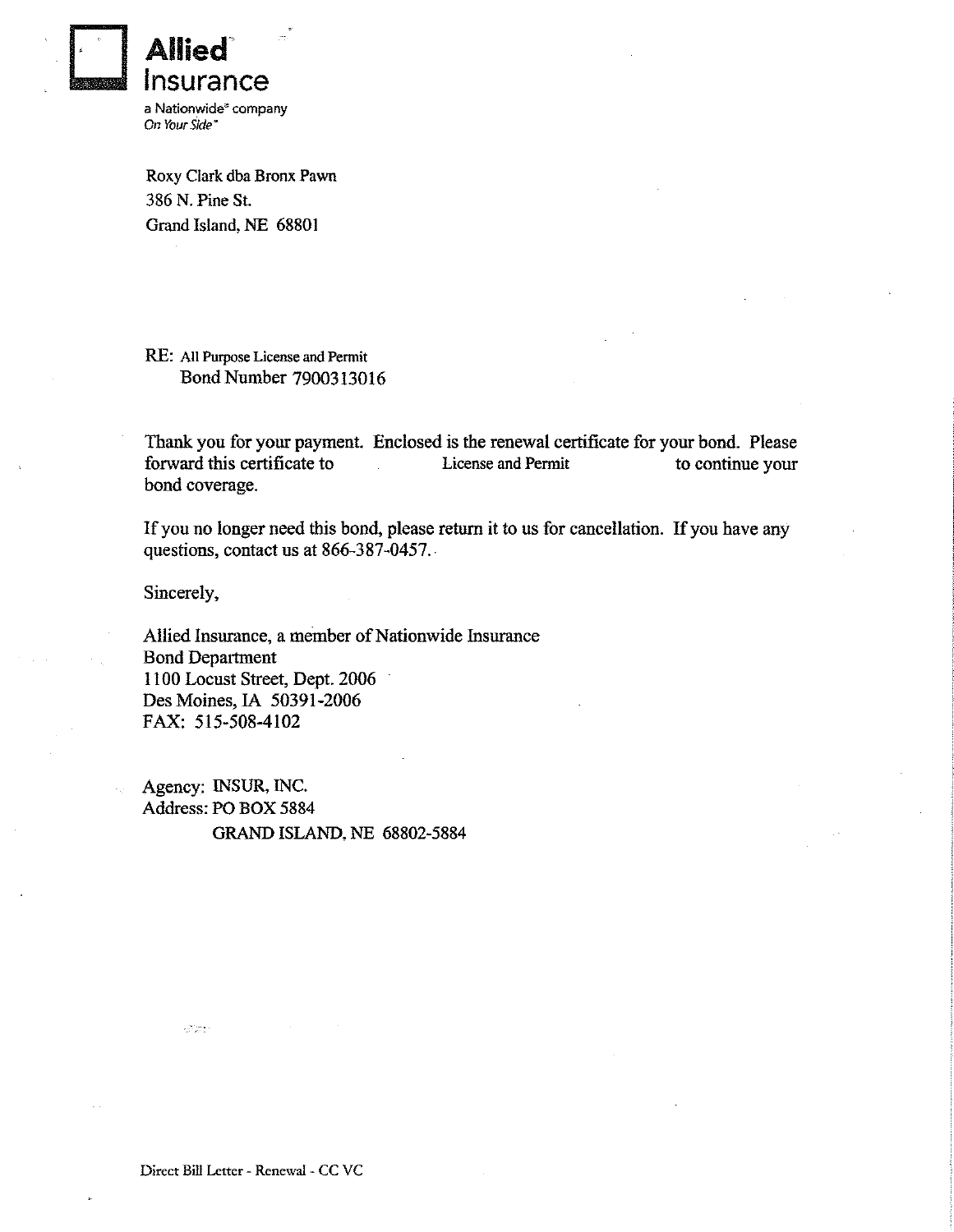

**Nationwide Mutual Insurance Company Bond Department** 1100 Locust, Department 2006 Des Moines. IA 50391-2006

### **Bond Continuation Certificate**

Nationwide Mutual Insurance Company, hereinafter called Company, in consideration of an Agreed Premium hereby continues in force Bond Number 7900313016 **Bond Description Pawn Broker** 

in the sum of  $$5,000,00$ 

on behalf of Roxy Clark dba Bronx Pawn 386 N. Pine St. Grand Island, NE 68801

in favor of City of Grand Island

for the extended term beginning 12:00:00 a.m. January 10, 2009

and ending 11:59:59 p.m. January 9, 2010

subject to all terms, conditions and limitations contained in the original bond.

This continuation certificate is executed upon the express condition that the Company's liability under the bond and all continuation certificates issued shall not be cumulative and shall in no event exceed in the aggregate the largest single amount stated on the original bond, any rider attached thereto, of any continuation certificate.

SIGNED, SEALED AND DATED

1 / 10 / 2009

#### NATIONWIDE MUTUAL INSURANCE COMPANY

By:



**Stephen S. Rasmussen, President** 

**Continuation Certificate** The Original Certificate is to be filed with the Obligee Named.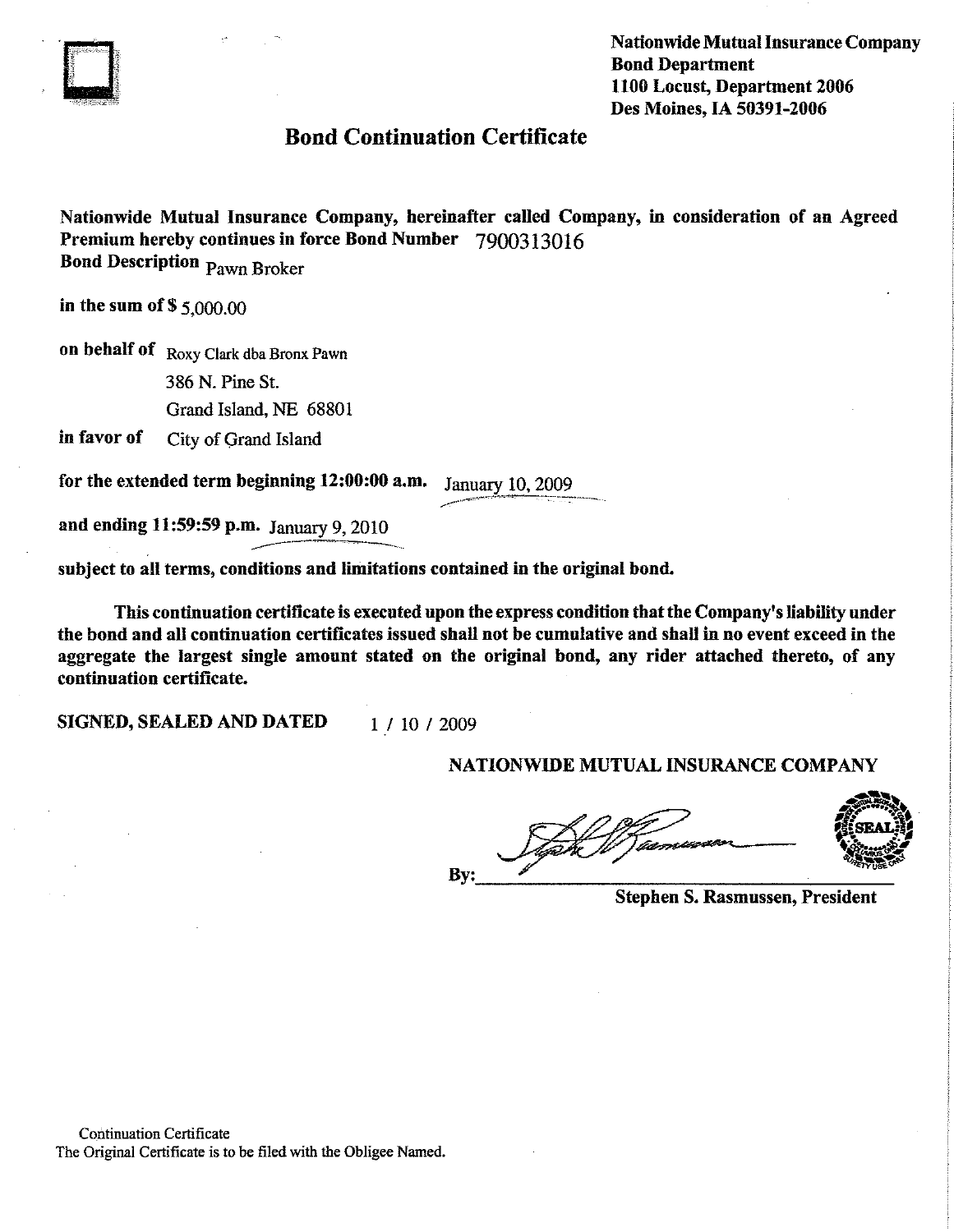

## **Pawnbroker's License Application**

| Business Owner Name: $\mathcal{L}_{\text{Prb}}$ $\mathcal{R}$ $\mathcal{L}_{\text{PQ7}}$ |  |  |
|------------------------------------------------------------------------------------------|--|--|
| Business Owner Address: 1810 Hwy 58 Dannebrog Ne 68831                                   |  |  |
| Business Manager Name: Patricia Beazley                                                  |  |  |
| Business Manager Address: $80$ Husy 58 Danne brog Ne 68831                               |  |  |
| Business Street Address: $1004$ (e) $2^{101}$ Grand Island                               |  |  |

Location of storage of goods if kept at location other than business location:

List all criminal convictions (except minor traffic infractions) of owner, manager, or all officers and shareholders (if applicant if a corporation):

| Offense | Location of Court | <b>Conviction Date</b>    |
|---------|-------------------|---------------------------|
|         | ---------------   |                           |
| _______ |                   |                           |
|         |                   | ------------------------- |

If additional space is required, continue on back of the application.

#### **Additional Documents Required:**

- All applicants must include bond to the City of Grand Island in the sum of \$5,000 with 1. the application.
- $\overline{2}$ . All corporate applicants must attach a copy of Articles of Incorporation and list of officers/shareholders.

All licenses expire on April 30<sup>th</sup> of each year. The City of Grand Island requires payment of an occupation tax in the amount of \$75.00 when the license is issued as well as a license fee in the amount of \$75.00.

All licenses are subject to approval and issuance by the City Council. Be sure you are familiar with the City Code and State Statutes pertaining to pawnbrokers.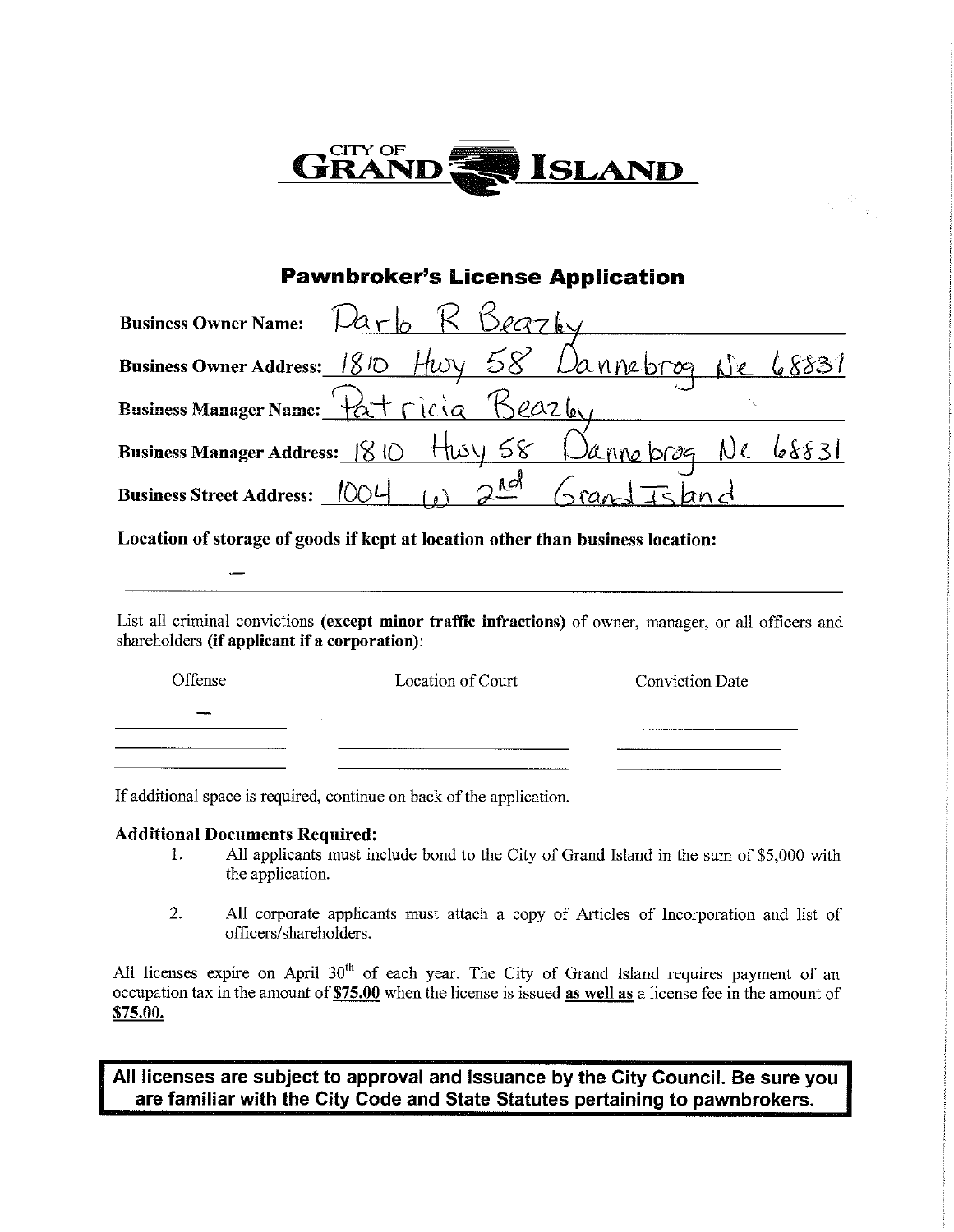OLD REPUBLIC SURETY COMPANY P O BOX 1976

DES MOINES, IA 50305

## **JAN 26 2009 CONTINUATION CERTIFICATE**

| <b>BOND NUMBER</b> | <b>BOND DESCRIPTION</b>   | <b>BOND AMOUNT</b> | <b>EFFECTIVE DATE</b> | <b>EXPIRATION DATE</b> |
|--------------------|---------------------------|--------------------|-----------------------|------------------------|
| 557589<br>RLI-     | PAWNBROKER                | 5,000              | 5/01/2009             | 01/2010<br>5/          |
|                    |                           |                    |                       |                        |
|                    | BEAZLEY, DARLO R.         |                    |                       |                        |
|                    | G.I. LOAN SHOP            |                    |                       |                        |
| 1004               | W 2ND                     |                    |                       |                        |
|                    | 68801<br>GRAND ISLAND, NE |                    |                       |                        |
|                    |                           |                    |                       |                        |
|                    |                           |                    |                       |                        |

CITY OF GRAND ISLAND 2ND & PINE GRAND ISLAND, NE 68801

THIS BOND CONTINUES IN FORCE TO THE ABOVE EXPIRATION DATE CONDITIONED AND PROVIDED THAT THE LOSSES OR RECOVERIES ON IT AND ANY AND ALL ENDORSEMENTS SHALL NEVER EXCEED THE PENALTY SET FORTH IN THE BOND AND WHETHER THE LOSSES OR RECOVERIES ARE WITHIN THE FIRST AND/OR SUBSEQUENT OR WITHIN ANY EXTENSION OR RENEWAL PERIOD, PRESENT, PAST OR FUTURE. ALL OTHER TERMS AND CONDITIONS REMAIN UNCHANGED.

**SEAL** 

SIGNED AND DATED THIS ELEVENTH

DAY OF \_\_\_\_ JANUARY ,\_\_ 2009

 $40 - 7749$ GARY THOMPSON AGENCY, INC. P O BOX 759 GRAND ISLAND, NE 68802

REPUBLIC SURETY OLD. SURFT

*<u>UNCLIGO MO</u>* By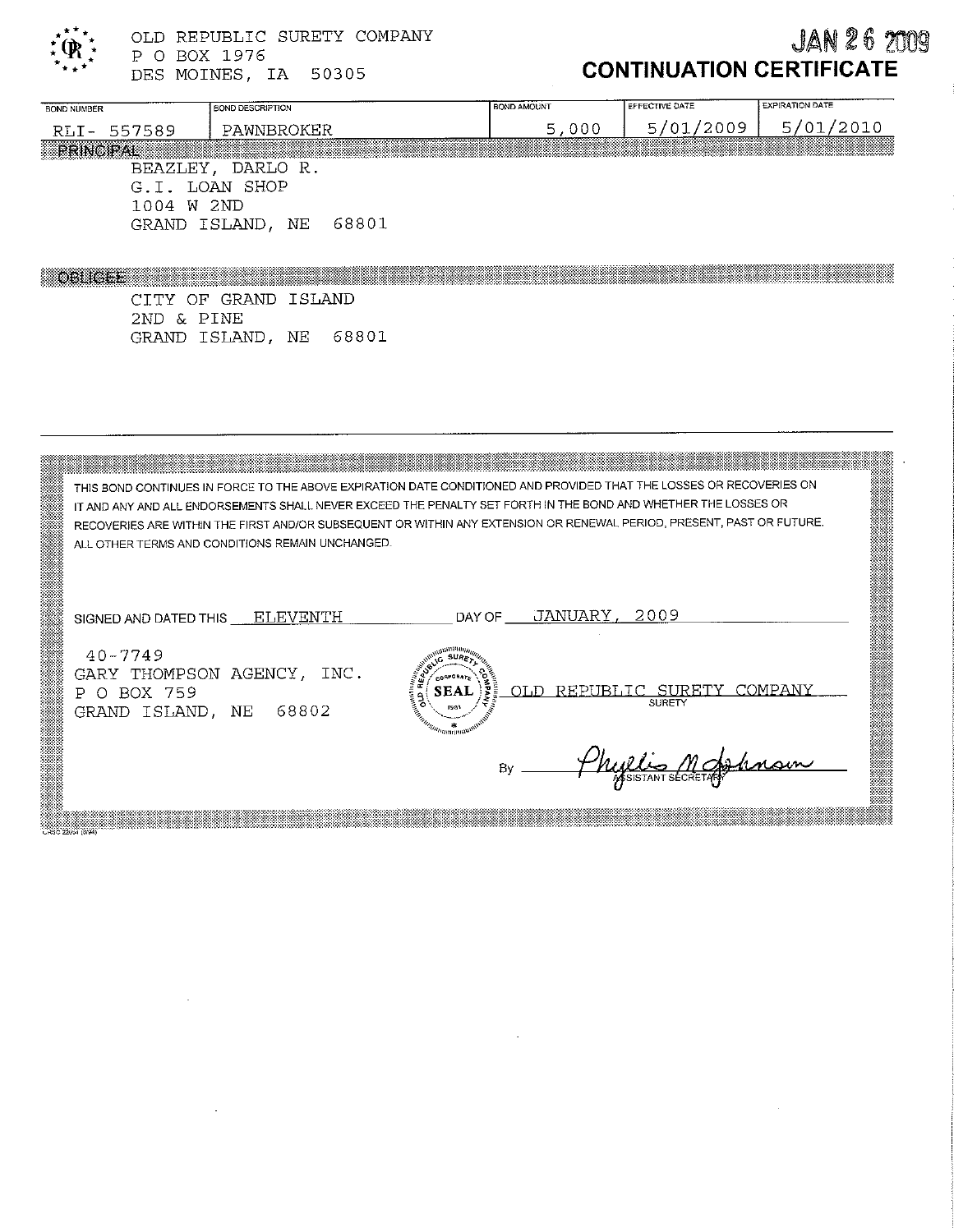

## **Pawnbroker's License Application**

Business Owner Name:  $G$ ary  $M_{AY}$  Ary Art Art Aux  $M_{AY}$ Business Owner Address: 513 E DEPOT DANNEBROG, Nr. 6883 1 3208N PARK. CRAND 15 lang 15, 68600. Business Manager Name: *GRRY MRY* Business Manager Address:  $5/3$  E DEPOT DANNER ROG, Ne. 68831 Business Street Address:  $268$  WEST  $\delta$ RD  $6$ RAND  $/6$  LAND,  $N_{\epsilon}/6880$ 

Location of storage of goods if kept at location other than business location:

List all criminal convictions (except minor traffic infractions) of owner, manager, or all officers and shareholders (if applicant if a corporation):

| Offense | Location of Court | <b>Conviction Date</b> |
|---------|-------------------|------------------------|
|         |                   |                        |
|         |                   |                        |
|         |                   |                        |

If additional space is required, continue on back of the application.

#### **Additional Documents Required:**

- All applicants must include bond to the City of Grand Island in the sum of \$5,000 with  $\mathbf{1}$ . the application.
- All corporate applicants must attach a copy of Articles of Incorporation and list of  $2.$ officers/shareholders.

All licenses expire on April 30<sup>th</sup> of each year. The City of Grand Island requires payment of an occupation tax in the amount of \$75.00 when the license is issued as well as a license fee in the amount of \$75.00.

All licenses are subject to approval and issuance by the City Council. Be sure you are familiar with the City Code and State Statutes pertaining to pawnbrokers.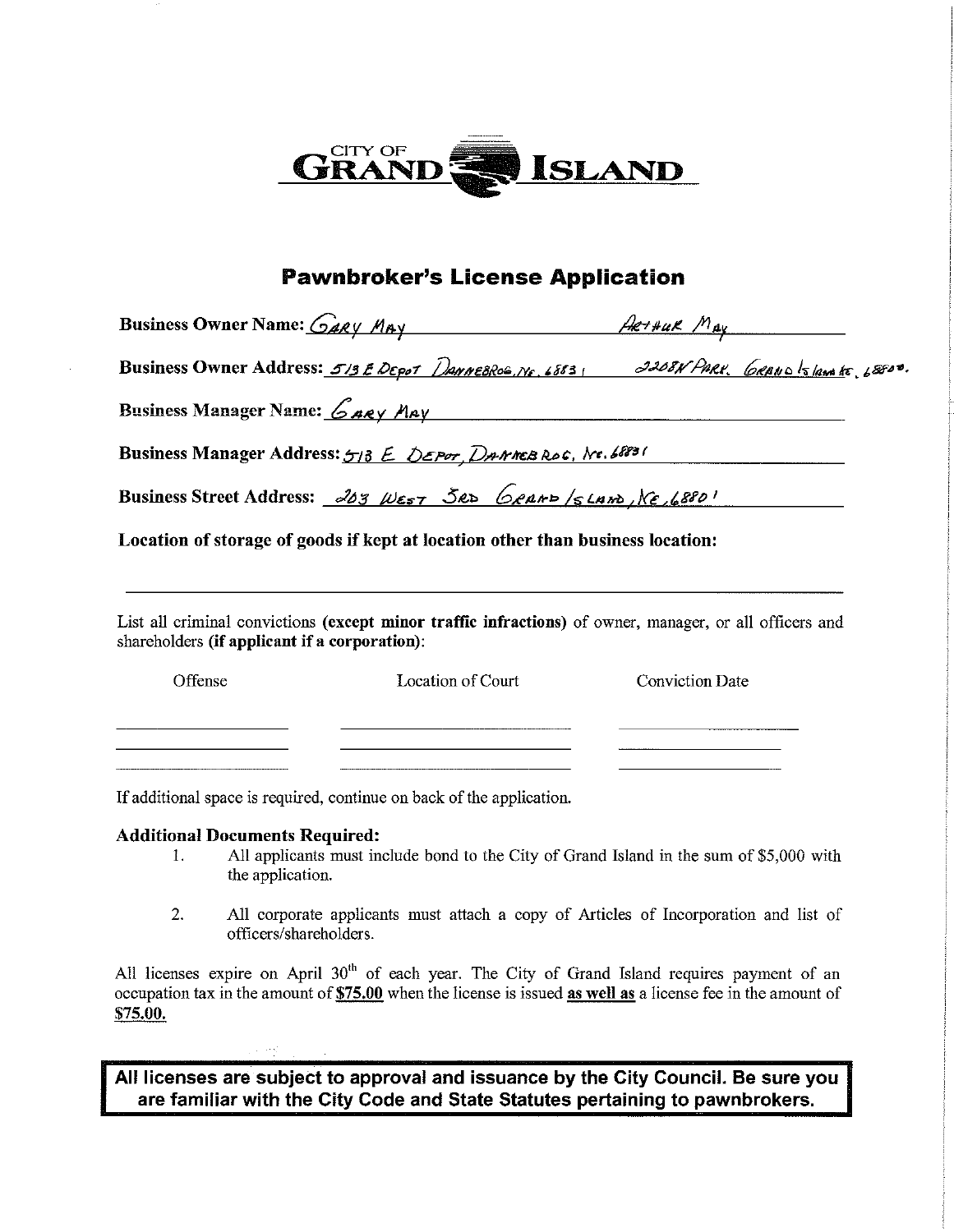

RLI Insurance Company P.O. Box 3967 Peoria IL 61612-3967 Phone: (309)692-1000 Fax: (309)683-1610

## **LICENSE AND PERMIT BOND**

Bond No. LSM0089532

KNOW ALL MEN BY THESE PRESENTS:

That we, Wayne's Inc.

203 W 3rd Street Grand Island, NE 68801

as Principal, and the **RLI Insurance Company** , a corporation duly licensed to do business in the state  $\overline{\phantom{a}}$ , as Surety, are held and firmly bound unto the of Nebraska City of Grand Island State of Mahaaalee  $QLU = 0$ 

| _______ |                     |                                                                                                        |                          | INCURASKA | ODHECC. |
|---------|---------------------|--------------------------------------------------------------------------------------------------------|--------------------------|-----------|---------|
|         | in the penal sum of |                                                                                                        | Five Thousand and 00/100 |           |         |
|         | 5.000.00            | DOLLARS, lawful money of the United States, to be paid to the said Obligee, for which payment upll and |                          |           |         |

) the said Obligee, for which payment well and truly to be made, we bind ourselves and our legal representatives, jointly and severally by these presents.

THE CONDITION OF THE ABOVE OBLIGATION IS SUCH, That whereas, the said Principal has been licensed as a(n) Pawn Broker by the Obligee.

NOW, THEREFORE, if the said Principal shall faithfully perform the duties and in all things comply with the laws and ordinances, including all Amendments thereto, pertaining to the license or permit applied for, then this obligation to be void, otherwise to remain in day of December 2009

This bond may be terminated at any time by the Surety upon sending written notice to the clerk of the Political Subdivision with whom this bond is filed and to the Principal, addressed to them at their first known address, and at the expiration of thirty (30) days from the mailing of said notice, or as soon thereafter as permitted by applicable law, whichever is later, this bond shall terminate and the Surety shall thereupon be relieved from any liability for any acts or omissions of the Principal subsequent to said date.

Dated this 17th day of December , 2008.

Principal

(Individual, Partner or Corporate Officer) Gary May

Owner



**RLI Insurance Company** 

Bγ